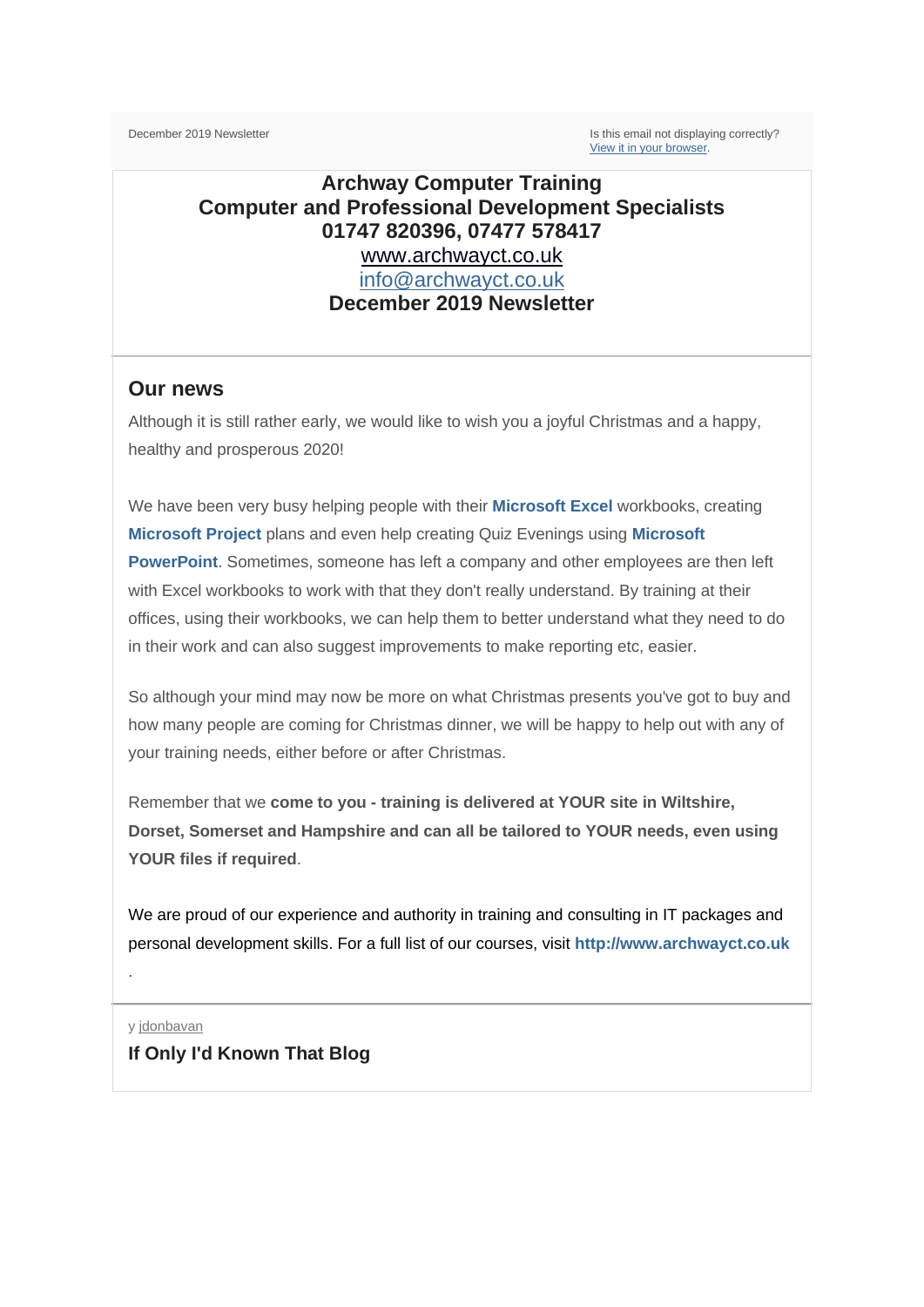If only I had £50 for every time someone says to me during a training session 'If only I'd known that last week…' So, I have set up a blog with some of the answers that have proved very useful to people. You can see this at <http://ifonlyidknownthat.wordpress.com/>

#### **For example:**

## **Microsoft Excel – using Icon Sets to show whether figures have gone up, down or stayed the same**

|   | А                                | В     | с     |
|---|----------------------------------|-------|-------|
|   |                                  |       |       |
| 2 | <b>DISNEY T-SHIRT SALES 2016</b> |       |       |
| 3 |                                  |       |       |
| 4 |                                  | Ω1    | Q2    |
| 5 | <b>Mickey Mouse</b>              | 20000 | 24000 |
| 6 | <b>Minnie Mouse</b>              | 23000 | 25500 |
|   | Goofy                            | 4000  | 4525  |
| 8 | Pluto                            | 45000 | 45000 |
| 9 | <b>Donald Duck</b>               | 55000 | 55000 |
|   | <b>Dumbo</b>                     | 23000 | 21000 |

In the example above, I would like to use icon sets to show whether sales figures have increased, decreased or stayed static.

In cell D5, I created a formula **=if(c5>b5,3,if(c5=b5,2,1))** – i.e. if the figure had increased, D5 becomes a 3, if it is static, it becomes a 2, and if the figure has decreased, it becomes a 1.

I then selected the numbers in column D, then on the **Home** tab, in the **Styles** group, I clicked the **Conditional Formatting** dropdown, clicked **Icon Sets** and selected the first of the **Directional** options.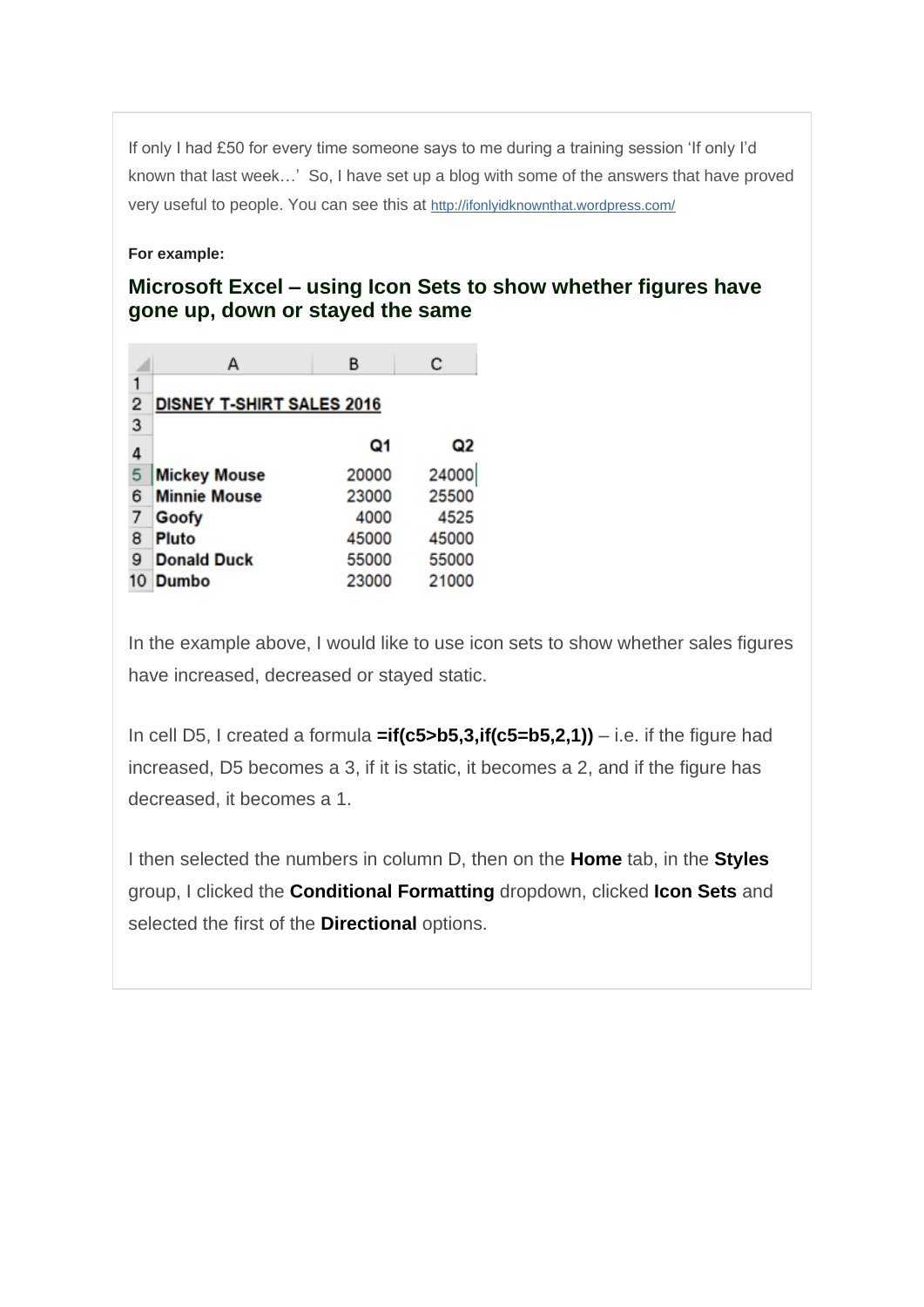| Highlight Cells Rules   |                 | Cells                     |                       | Editing |
|-------------------------|-----------------|---------------------------|-----------------------|---------|
| <b>Top/Bottom Rules</b> | ->              | И                         | O                     | P       |
| <b>Data Bars</b>        | >               | <b>Directional</b><br>个一山 | <b>- 1</b><br>* * * * |         |
| <b>Color Scales</b>     | $\mathcal{E}$   | 山比尼人<br>小的令人个             | ホスラント                 |         |
| $\frac{1}{2}$ Icon Sets | <sup>&gt;</sup> | <b>Shapes</b>             |                       |         |
| New Rule<br>Clear Rules | $\mathcal{P}$   | ∙∆∙                       |                       |         |
| Manage Rules            |                 | <b>Indicators</b>         |                       |         |

Then from the **Conditional Formatting** dropdown, select **Manage rules**, then **Edit rules** and select **Show icon only**.

|                                   | - Format all cells based on their values             |                                       |                               |  |
|-----------------------------------|------------------------------------------------------|---------------------------------------|-------------------------------|--|
| - Format only cells that contain  |                                                      |                                       |                               |  |
|                                   | - Format only top or bottom ranked values            |                                       |                               |  |
|                                   | - Format only values that are above or below average |                                       |                               |  |
|                                   | - Format only unique or duplicate values             |                                       |                               |  |
|                                   | - Use a formula to determine which cells to format   |                                       |                               |  |
|                                   |                                                      |                                       |                               |  |
| <b>Edit the Rule Description:</b> |                                                      |                                       |                               |  |
|                                   | Format all cells based on their values:              |                                       |                               |  |
| Format Style:                     | Icon Sets                                            | ×<br>Reverse Icon Order               |                               |  |
| Igon Style:                       |                                                      | Show Joan Only<br>M                   |                               |  |
|                                   | Display each icon according to these rules:          |                                       |                               |  |
|                                   |                                                      | Value                                 | Type                          |  |
| lcon                              |                                                      | 67                                    | 生<br><b>Percent</b><br>w      |  |
|                                   | when value is.                                       | to an                                 |                               |  |
|                                   | when $< 67$ and<br>٠                                 | 33<br>$\mathcal{H}$<br>$ n\rangle$ as | 生<br><b>Percent</b><br>$\sim$ |  |

Find out more about our **Microsoft Excel training** in Wiltshire, Dorset, Hampshire and Somerset.

**Microsoft Excel – freezing top row in a Pivot Table**